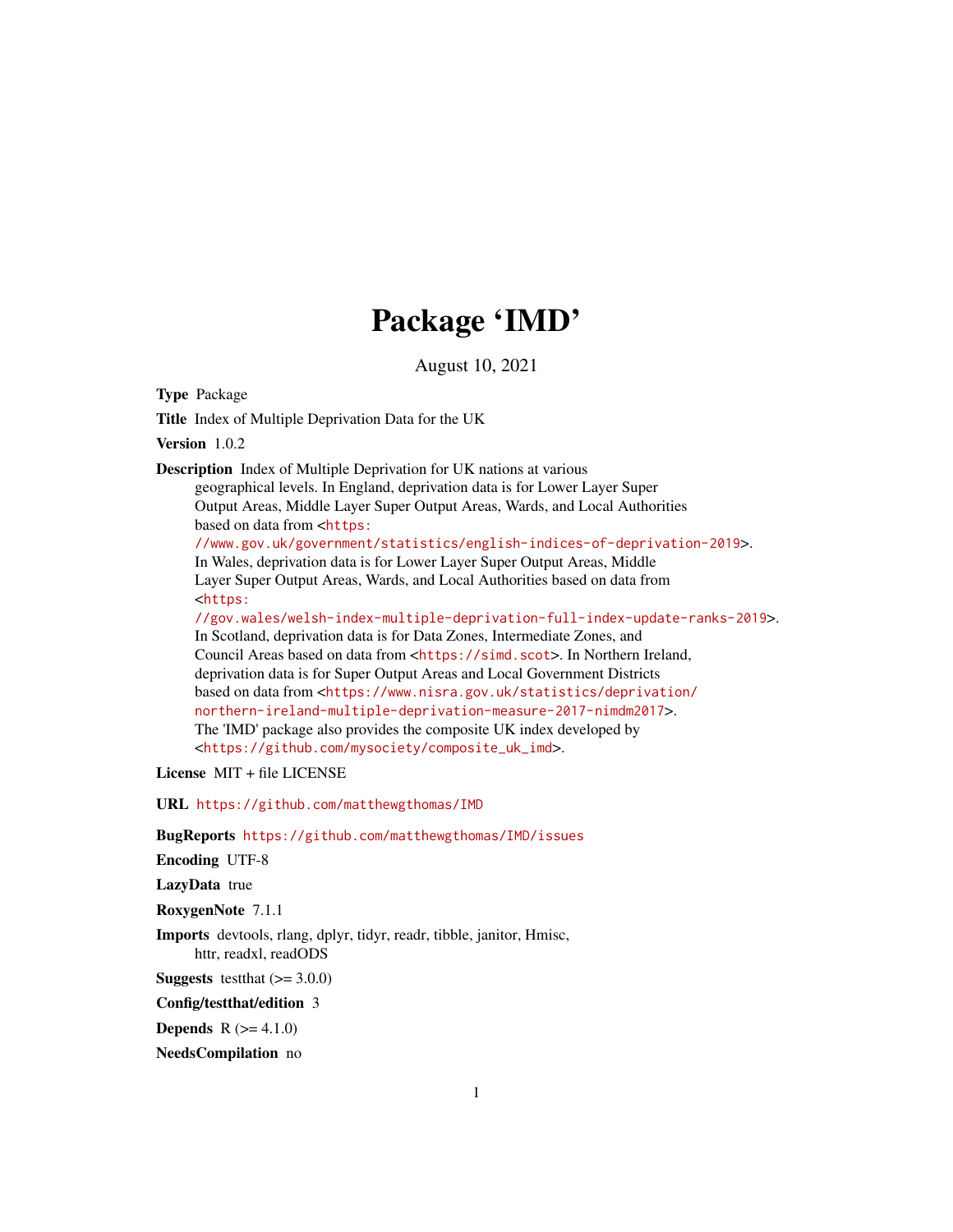<span id="page-1-0"></span>Author Matthew Gwynfryn Thomas [cre, aut, cph], Mike Page [aut]

Maintainer Matthew Gwynfryn Thomas <matthewgthomas@gmail.com>

Repository CRAN

Date/Publication 2021-08-10 09:00:04 UTC

# R topics documented:

|       | $aggregate\_scores \ldots \ldots \ldots \ldots \ldots \ldots \ldots \ldots \ldots \ldots \ldots \ldots 2$ |    |
|-------|-----------------------------------------------------------------------------------------------------------|----|
|       |                                                                                                           |    |
|       |                                                                                                           |    |
|       |                                                                                                           |    |
|       |                                                                                                           |    |
|       |                                                                                                           |    |
|       |                                                                                                           |    |
|       |                                                                                                           |    |
|       |                                                                                                           |    |
|       |                                                                                                           |    |
|       |                                                                                                           |    |
|       |                                                                                                           |    |
|       |                                                                                                           |    |
|       |                                                                                                           |    |
|       |                                                                                                           |    |
|       |                                                                                                           |    |
|       |                                                                                                           |    |
|       |                                                                                                           |    |
| Index |                                                                                                           | 20 |

aggregate\_scores *Aggregate deprivation scores*

#### Description

Aggregate deprivation scores into higher-level geographies, calculating: - proportion of highly deprived areas - extent (proportion of the local population that live in the most deprived areas) population-weighted average score

#### Usage

```
aggregate_scores(
  data,
  score_col,
  rank_col,
  decile_col,
  higher_level_geography,
```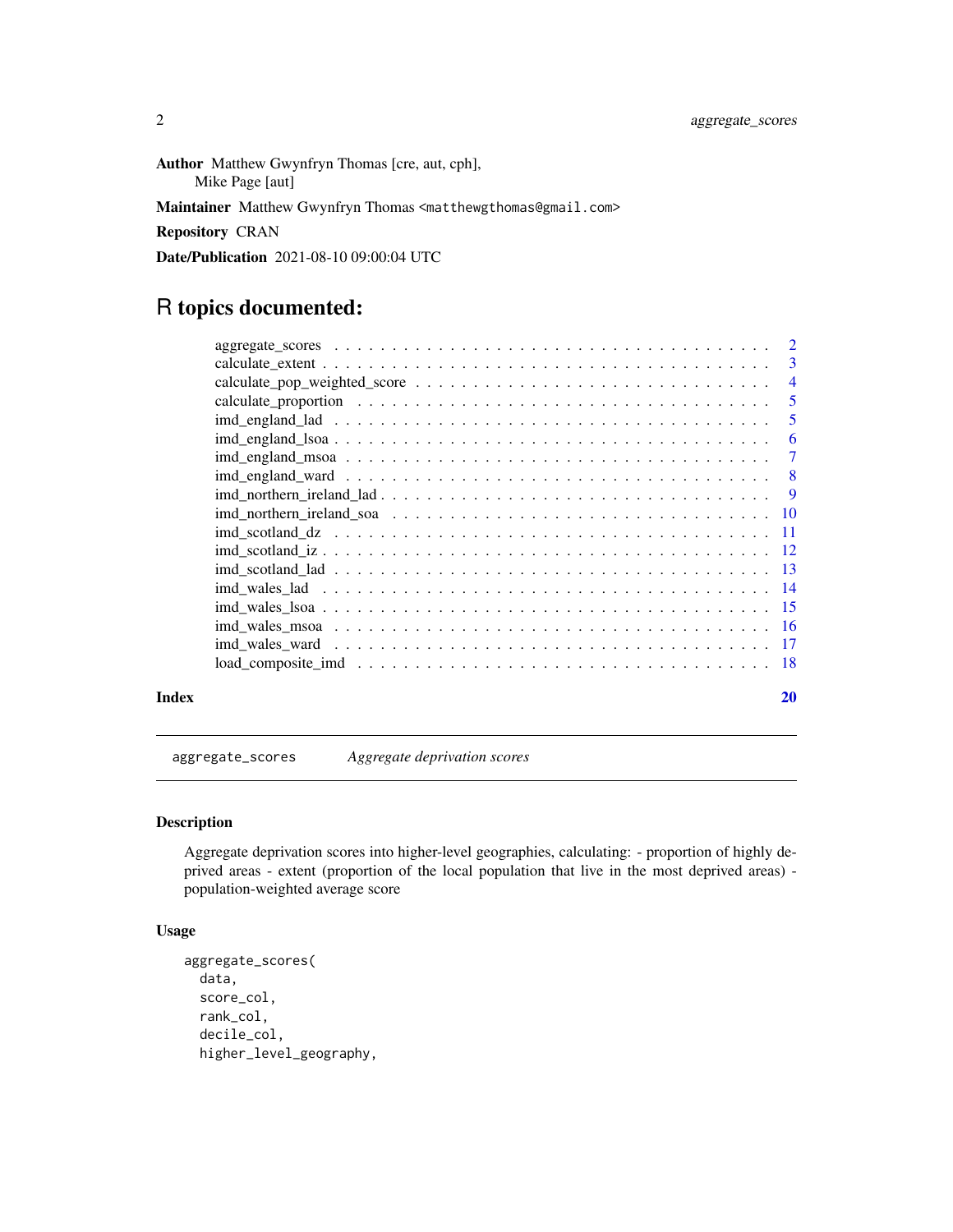<span id="page-2-0"></span>calculate\_extent 3

population

 $\mathcal{L}$ 

#### Arguments

| Data frame containing a variable to be aggregated, lower level geography popu-<br>lation estimates, and a higher level geographical grouping variable |  |  |  |  |  |
|-------------------------------------------------------------------------------------------------------------------------------------------------------|--|--|--|--|--|
| Variable containing deprivation scores                                                                                                                |  |  |  |  |  |
| Variable containing deprivation ranks                                                                                                                 |  |  |  |  |  |
| Variable containing deprivation deciles                                                                                                               |  |  |  |  |  |
| higher_level_geography                                                                                                                                |  |  |  |  |  |
| Name of the variable in the data frame containing the higher level geography<br>names/codes                                                           |  |  |  |  |  |
| Name of the variable in the data frame containing the population estimates of<br>the lower level geography                                            |  |  |  |  |  |
|                                                                                                                                                       |  |  |  |  |  |

#### Value

A tibble containing population-weighted average scores, proportions of highly deprived areas, and the extent for the higher-level geography.

calculate\_extent *Extent*

#### Description

extent calculates 'extent' scores when aggregating up small areas.

#### Usage

```
calculate_extent(data, var, higher_level_geography, population)
```
#### Arguments

| data                   | Data frame containing a variable to be aggregated, lower level geography popu-<br>lation estimates, and a higher level geographical grouping variable |  |  |  |
|------------------------|-------------------------------------------------------------------------------------------------------------------------------------------------------|--|--|--|
| var                    | Name of the variable in the data frame containing the variable to be aggregated<br>(e.g. rank) for the lower level geography                          |  |  |  |
| higher_level_geography |                                                                                                                                                       |  |  |  |
|                        | Name of the variable in the data frame containing the higher level geography<br>names/codes                                                           |  |  |  |
| population             | Name of the variable in the data frame containing the population estimates of<br>the lower level geography                                            |  |  |  |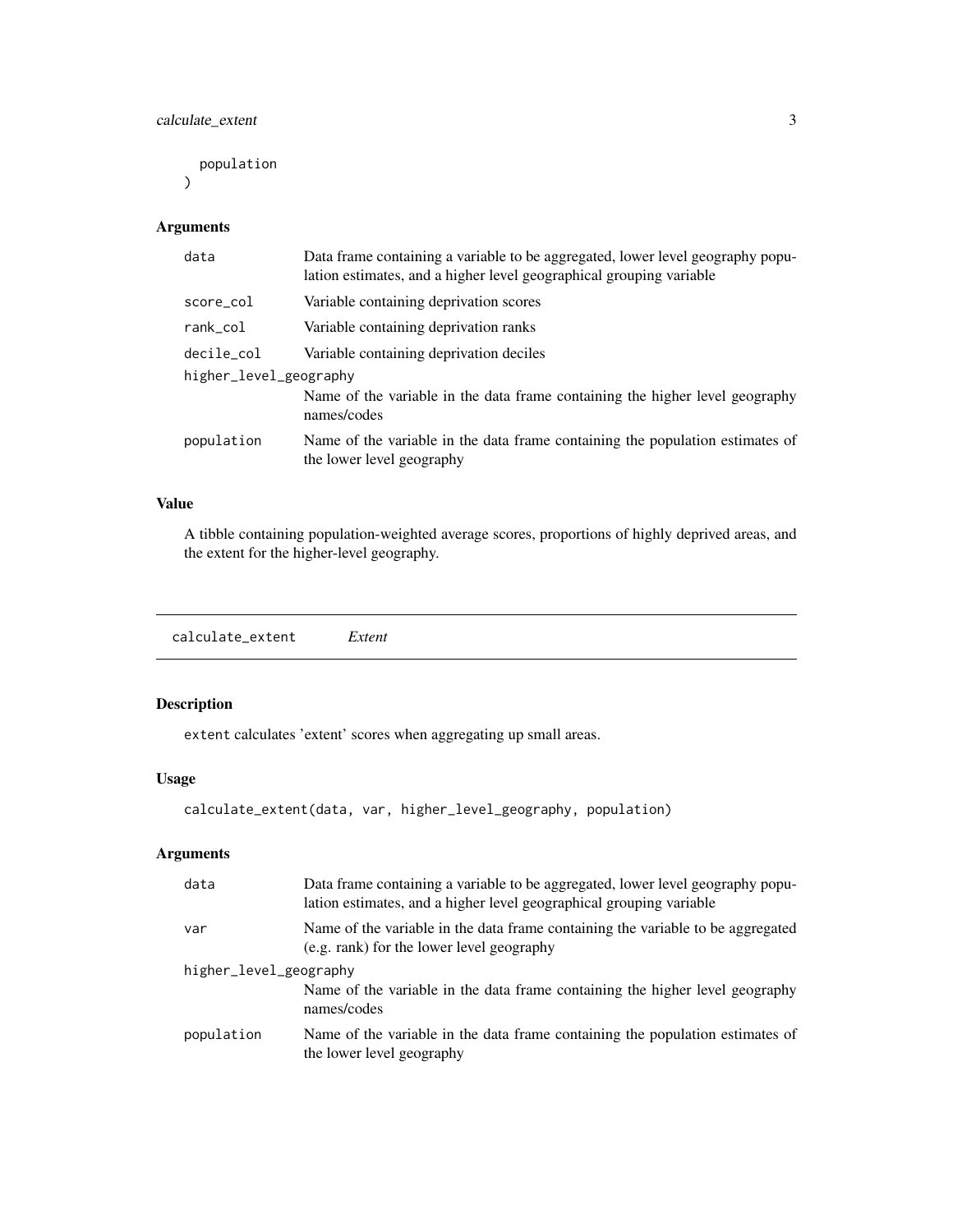#### Details

"Extent" is the proportion of the local population that live in areas classified as among the most deprived in the higher geography. The calculation of extent is taken from the IMD technical report Appendix N:

"The population living in the most deprived 11 to 30 per cent of Lower-layer Super Output Areas receive a sliding weight, ranging from 0.95 for those in the most deprived eleventh percentile, to 0.05 for those in the most deprived thirtieth percentile. In practice this means that the weight starts from 0.95 in the most deprived eleventh percentile, and then decreases by (0.95-0.05)/19 for each of the subsequent nineteen percentiles until it reaches 0.05 for the most deprived thirtieth percentile, and zero for areas outside the most deprived 30 per cent"

calculate\_pop\_weighted\_score *Population-weighted scores*

#### Description

Calculate population-weighted scores within small areas.

#### Usage

calculate\_pop\_weighted\_score(data, var, higher\_level\_geography, population)

#### Arguments

| data                   | Data frame containing a variable to be aggregated, lower level geography popu-<br>lation estimates, and a higher level geographical grouping variable |  |  |  |
|------------------------|-------------------------------------------------------------------------------------------------------------------------------------------------------|--|--|--|
| var                    | Name of the variable in the data frame containing the variable to be aggregated<br>(e.g. rank) for the lower level geography                          |  |  |  |
| higher_level_geography |                                                                                                                                                       |  |  |  |
|                        | Name of the variable in the data frame containing the higher level geography<br>names/codes                                                           |  |  |  |
| population             | Name of the variable in the data frame containing the population estimates of<br>the lower level geography                                            |  |  |  |

<span id="page-3-0"></span>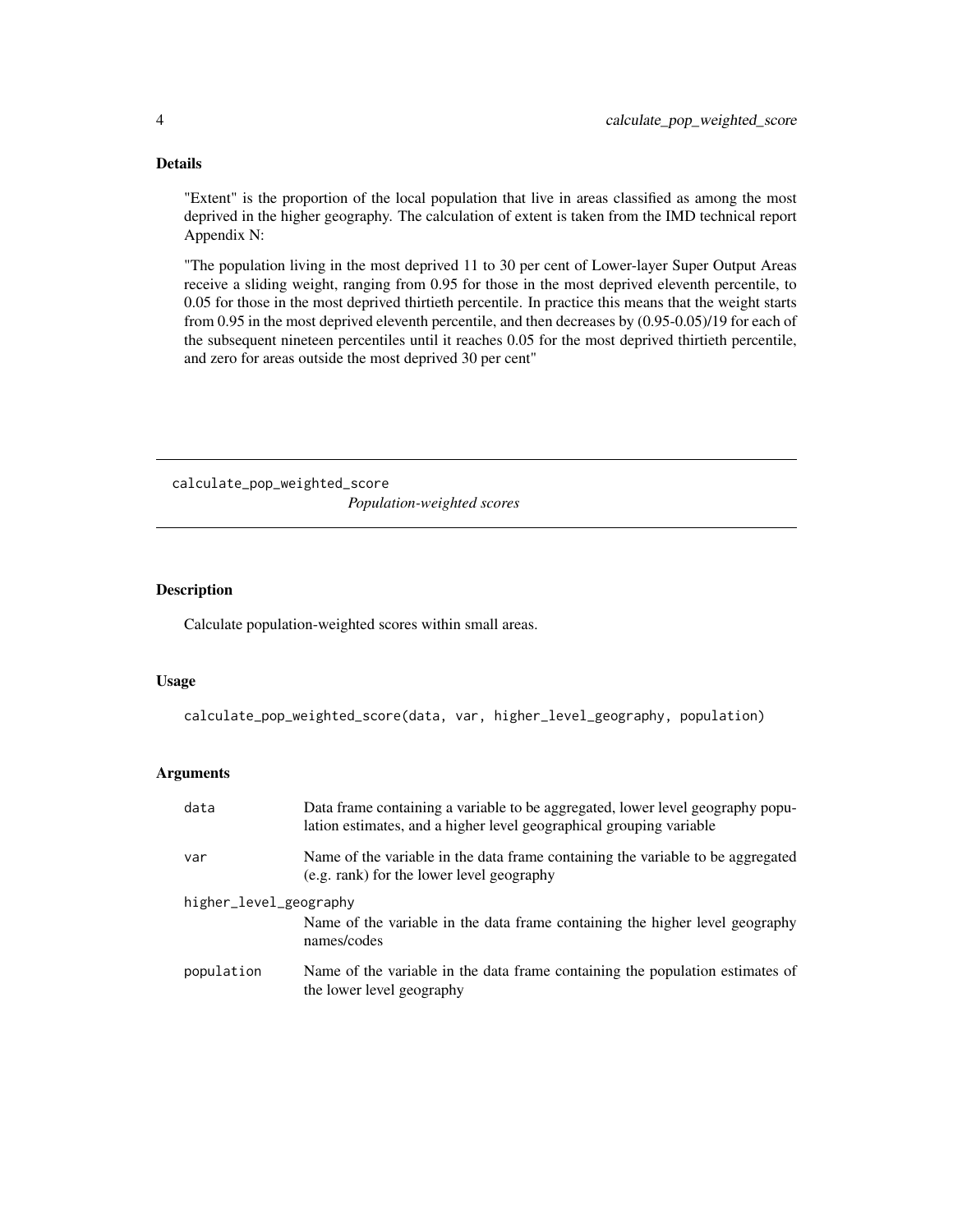<span id="page-4-0"></span>calculate\_proportion *Proportion*

#### Description

Calculate proportion of small areas in the higher-level geography that are within the 10

#### Usage

```
calculate_proportion(data, var, higher_level_geography, max_quantile = 1)
```
#### Arguments

| data                   | Data frame containing a variable to be aggregated, lower level geography popu-<br>lation estimates, and a higher level geographical grouping variable |  |  |  |  |
|------------------------|-------------------------------------------------------------------------------------------------------------------------------------------------------|--|--|--|--|
| var                    | Name of the variable in the data frame containing the variable to be aggregated<br>(e.g. decile) for the lower level geography                        |  |  |  |  |
| higher_level_geography |                                                                                                                                                       |  |  |  |  |
|                        | Name of the variable in the data frame containing the higher level geography<br>names/codes                                                           |  |  |  |  |
| max_quantile           | Get proportion of small areas categorised as less than or equal to 'max_quantile'<br>$(detault = 1)$                                                  |  |  |  |  |
|                        |                                                                                                                                                       |  |  |  |  |

| imd_england_lad |  | Index of Multiple Deprivation for Local Authorities in England |
|-----------------|--|----------------------------------------------------------------|
|                 |  |                                                                |

#### Description

A data set containing aggregated scores and proportions for Local Authorities in England. Note that extents are not available.

#### Usage

imd\_england\_lad

#### Format

A data frame of class "tbl" with 317 rows and 18 variables:

lad\_code LAD code

Score Population-weighted average score

Proportion Proportion of small areas in the nation's most deprived

Extent Extent for overall IMD

Income\_Score Population-weighted average score for Income domain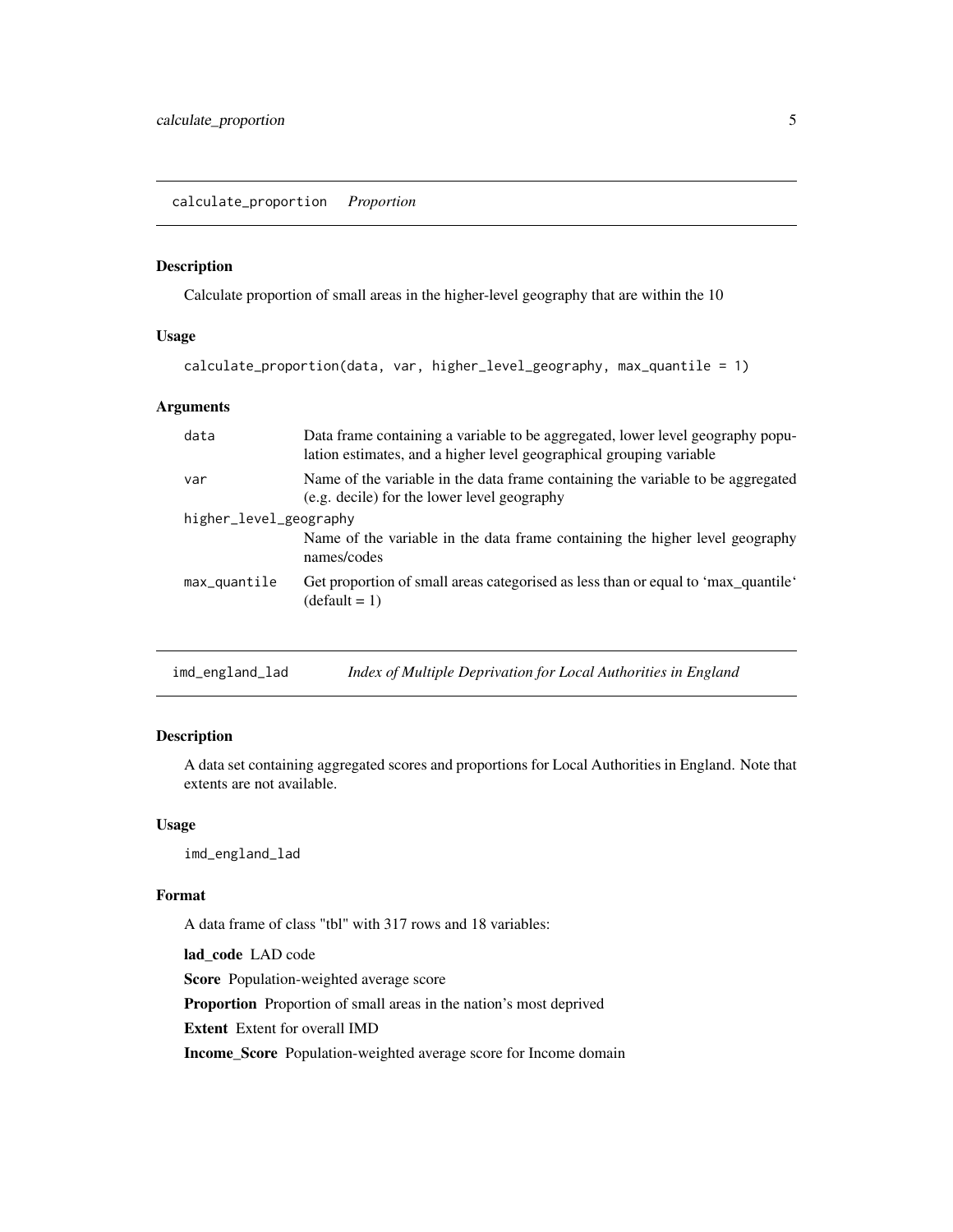<span id="page-5-0"></span>Income\_Proportion Proportion of most deprived areas for Income Employment\_Score Population-weighted average score for Employment domain Employment\_Proportion Proportion of most deprived areas for Employment Education\_Score Population-weighted average score for Education domain Education\_Proportion Proportion of most deprived areas for Education Health Score Population-weighted average score for Health domain Health Proportion Proportion of most deprived areas for Health Crime\_Score Population-weighted average score for Crime domain Crime\_Proportion Proportion of most deprived areas for Crime Housing\_and\_Access\_Score Population-weighted average score for Housing/Access domain Housing\_and\_Access\_Proportion Proportion of most deprived areas for Housing/Access domain Environment\_Score Population-weighted average score for Environment domain **Environment Proportion** Proportion of most deprived areas for Environment ...

#### Source

<https://www.gov.uk/>

imd\_england\_lsoa *Index of Multiple Deprivation for LSOAs in England*

#### Description

A data set containing IMD ranks and deciles for Lower Layer Super Output Areas (LSOAs) in England.

#### Usage

imd\_england\_lsoa

#### Format

A data frame of class "tbl" with 32,844 rows and 17 variables:

lsoa\_code LSOA code

IMD\_decile IMD decile

Income\_decile Income domain decile

Employment\_decile Employment domain decile

Education\_decile Education domain decile

Health decile Health and Disability domain decile

Crime decile Crime domain decile

Housing\_and\_Access\_decile Housing and access to services domain decile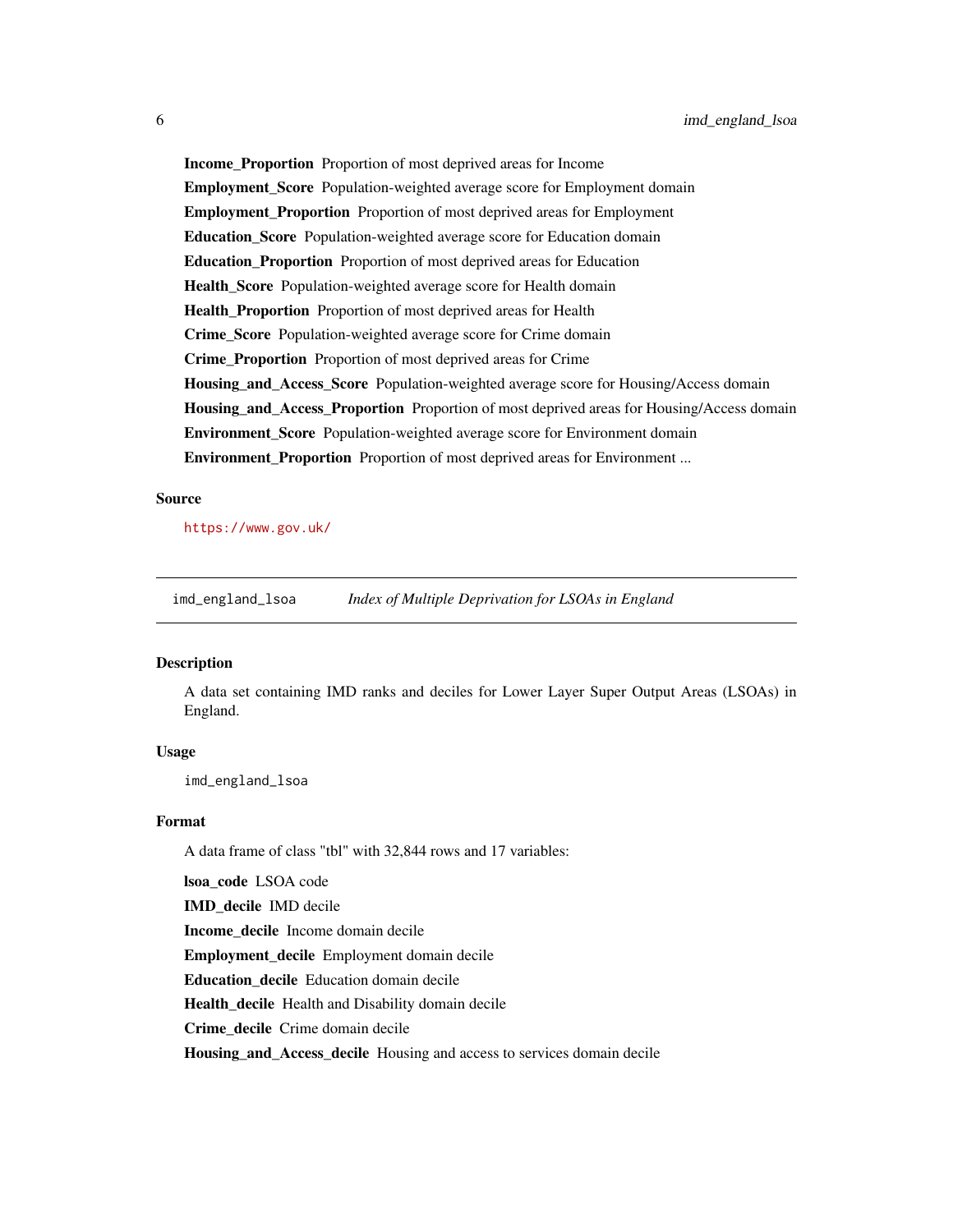<span id="page-6-0"></span>Environment\_decile Environment domain decile IMD\_rank IMD rank Income\_rank Income domain rank Employment\_rank Employment domain rank Education\_rank Education domain rank Health rank Health domain rank Crime\_rank Crime domain rank Housing\_and\_Access\_rank Housing and access to services domain rank Environment\_rank Environment domain rank ...

#### Source

<https://www.gov.uk/>

imd\_england\_msoa *Index of Multiple Deprivation for MSOAs in England*

#### Description

A data set containing population-weighted average scores, proportions and extents for Middle Layer Super Output Areas (LSOAs) in England.

#### Usage

imd\_england\_msoa

#### Format

A data frame of class "tbl" with 6,791 rows and 25 variables:

msoa\_code MSOA code

Score Population-weighted average IMD score

Proportion Proportion of small areas in the nation's most deprived

Extent Extent for overall IMD

Income\_Score Population-weighted average score for Income domain

Income\_Proportion Proportion of most deprived areas for Income

Income\_Extent Extent for Income

Employment\_Score Population-weighted average score for Employment domain

Employment\_Proportion Proportion of most deprived areas for Employment

Employment\_Extent Extent for Employment

Education Score Population-weighted average score for Education domain

Education\_Proportion Proportion of most deprived areas for Education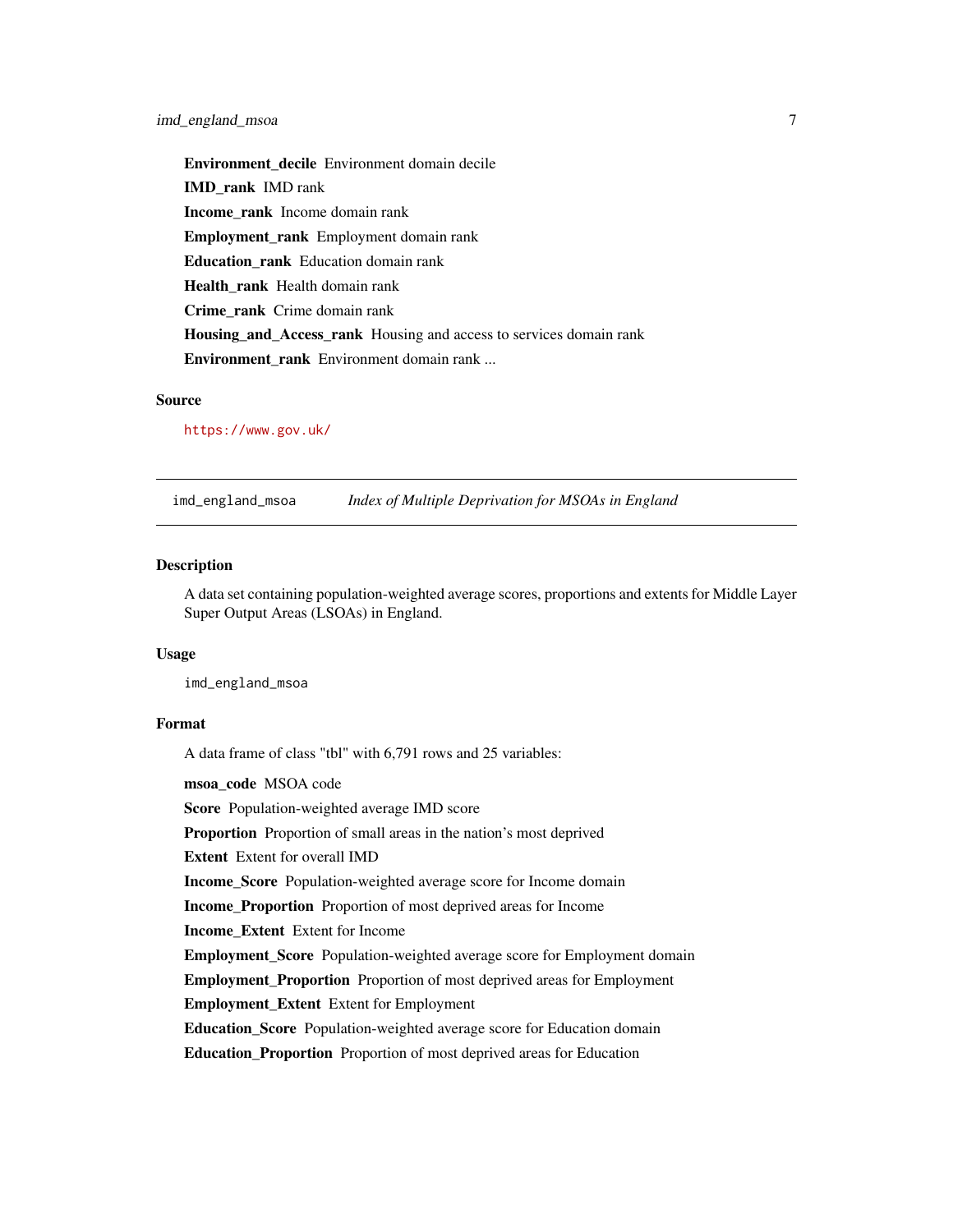<span id="page-7-0"></span>Education\_Extent Extent for Education Health\_Score Population-weighted average score for Health domain Health\_Proportion Proportion of most deprived areas for Health Health\_Extent Extent for Health Crime\_Score Population-weighted average score for Crime domain Crime Proportion Proportion of most deprived areas for Crime Crime\_Extent Extent for Crime Housing\_and\_Access\_Score Population-weighted average score for Housing/Access domain Housing\_and\_Access\_Proportion Proportion of most deprived areas for Housing/Access domain Housing\_and\_Access\_Extent Extent for Housing/Access Environment\_Score Population-weighted average score for Environment domain Environment\_Proportion Proportion of most deprived areas for Environment Environment Extent Extent for Environment ...

#### Source

<https://www.gov.uk/>

imd\_england\_ward *Index of Multiple Deprivation for Wards in England*

#### Description

A data set containing population-weighted average scores, proportions and extents for wards in England.

#### Usage

imd\_england\_ward

#### Format

A data frame of class "tbl" with 7,180 rows and 25 variables:

ward\_code Ward code

Score Population-weighted average IMD score

Proportion Proportion of small areas in the nation's most deprived

Extent Extent for overall IMD

Income\_Score Population-weighted average score for Income domain

Income\_Proportion Proportion of most deprived areas for Income

Income\_Extent Extent for Income

Employment\_Score Population-weighted average score for Employment domain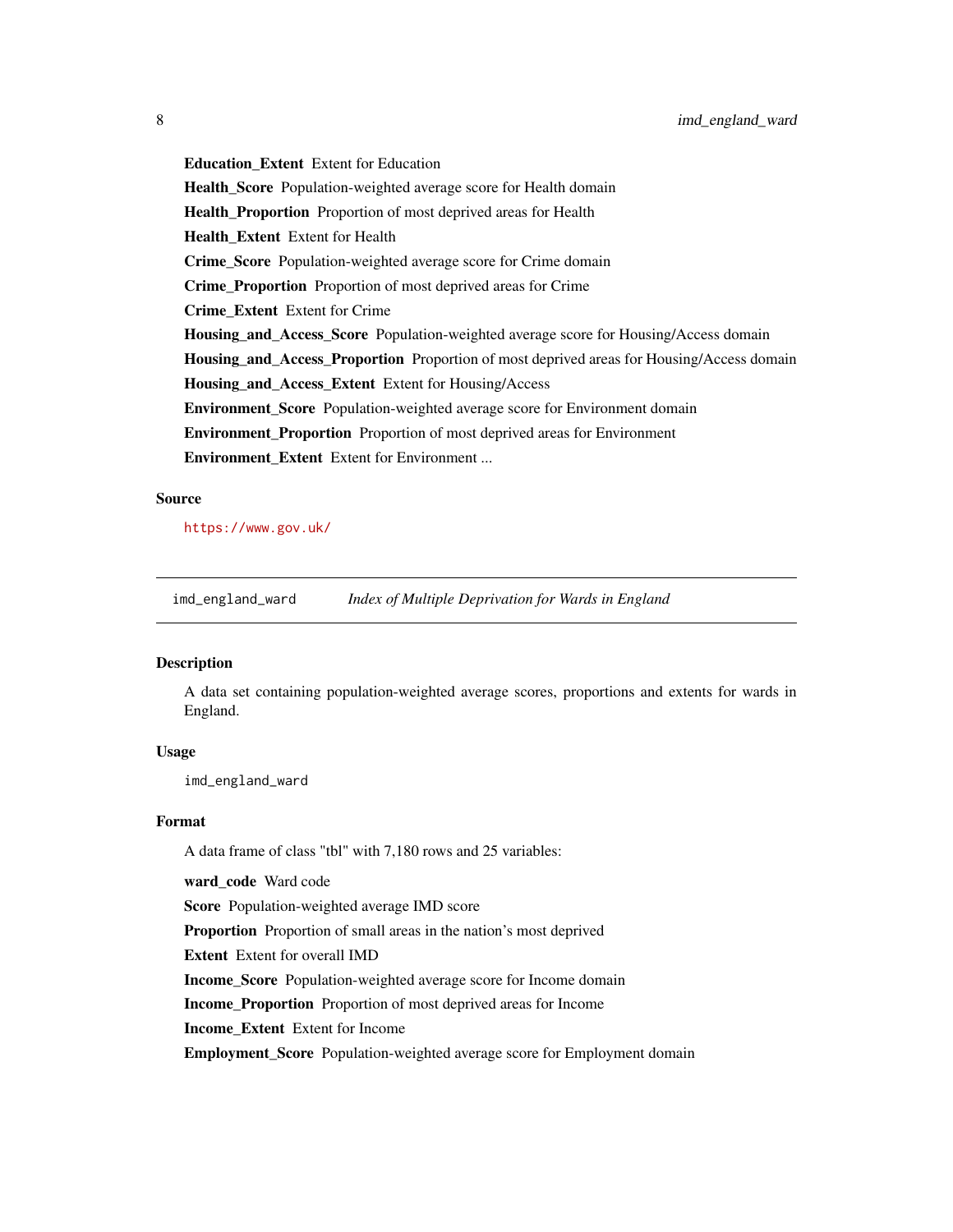<span id="page-8-0"></span>Employment\_Proportion Proportion of most deprived areas for Employment Employment\_Extent Extent for Employment Education\_Score Population-weighted average score for Education domain Education\_Proportion Proportion of most deprived areas for Education Education\_Extent Extent for Education Health\_Score Population-weighted average score for Health domain Health\_Proportion Proportion of most deprived areas for Health Health Extent Extent for Health Crime\_Score Population-weighted average score for Crime domain Crime\_Proportion Proportion of most deprived areas for Crime Crime\_Extent Extent for Crime Housing\_and\_Access\_Score Population-weighted average score for Housing/Access domain Housing\_and\_Access\_Proportion Proportion of most deprived areas for Housing/Access domain Housing\_and\_Access\_Extent Extent for Housing/Access Environment\_Score Population-weighted average score for Environment domain Environment\_Proportion Proportion of most deprived areas for Environment Environment\_Extent Extent for Environment ...

#### Source

<https://www.gov.uk/>

imd\_northern\_ireland\_lad

*Index of Multiple Deprivation for Local Government Districts in Northern Ireland*

#### **Description**

A data set containing proportions and extents for Local Government Districts (Local Authorities) in Northern Ireland.

#### Usage

imd\_northern\_ireland\_lad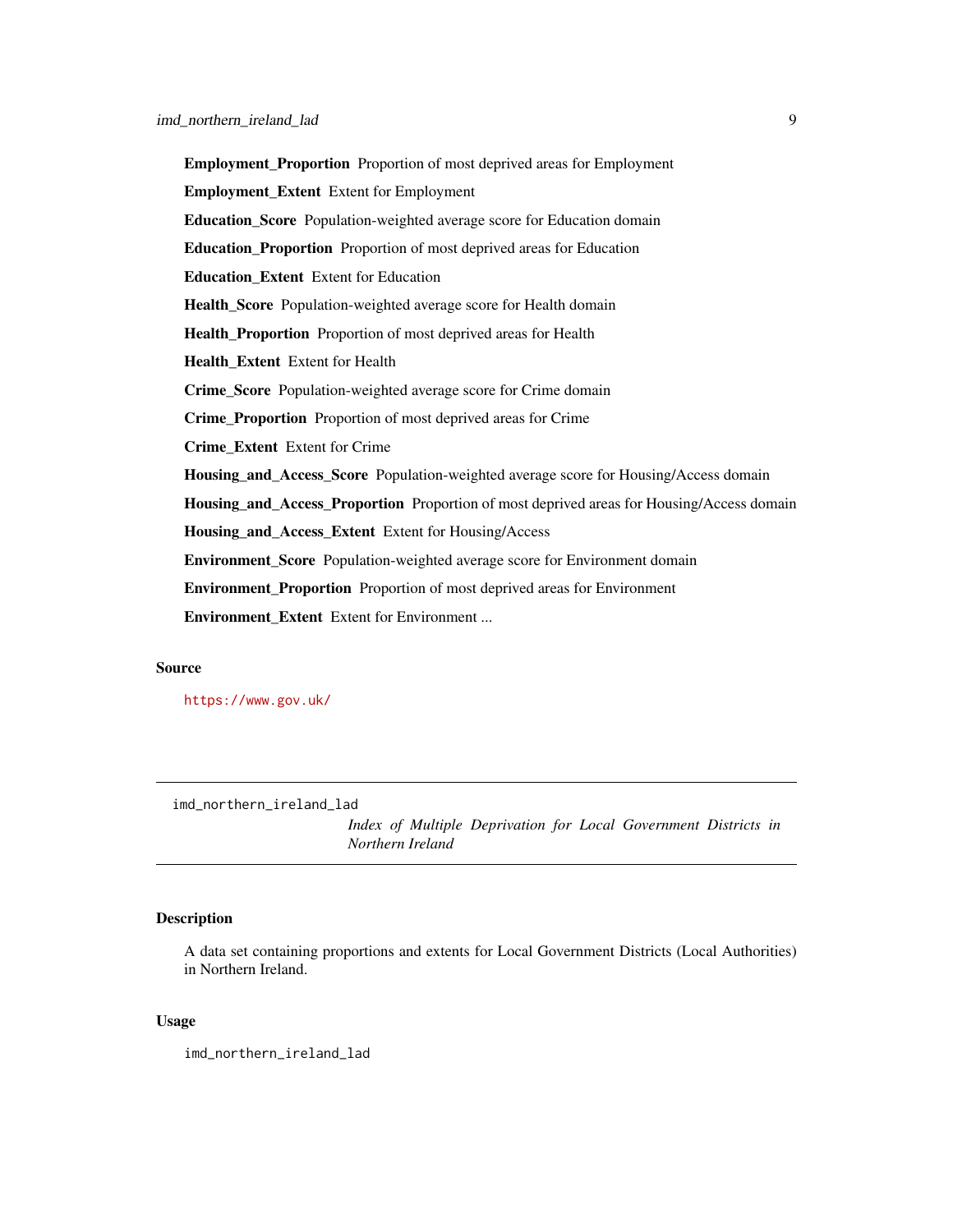<span id="page-9-0"></span>A data frame of class "tbl" with 11 rows and 25 variables:

lad\_code LAD code Proportion Proportion of small areas in the nation's most deprived Extent Extent for overall IMD Income\_Proportion Proportion of most deprived areas for Income Income\_Extent Extent for Income Employment\_Proportion Proportion of most deprived areas for Employment Employment\_Extent Extent for Employment Education\_Proportion Proportion of most deprived areas for Education Education Extent Extent for Education Health\_Proportion Proportion of most deprived areas for Health Health\_Extent Extent for Health Crime\_Proportion Proportion of most deprived areas for Crime Crime\_Extent Extent for Crime Access\_Proportion Proportion of most deprived areas for Access domain Access Extent Extent for Access Environment\_Proportion Proportion of most deprived areas for Environment Environment\_Extent Extent for Environment ...

#### Source

<https://www.nisra.gov.uk/>

imd\_northern\_ireland\_soa

*Index of Multiple Deprivation for Super Output Areas in Northern Ireland*

#### **Description**

A data set containing IMD ranks and deciles for SOAs in Northern Ireland.

#### Usage

imd\_northern\_ireland\_soa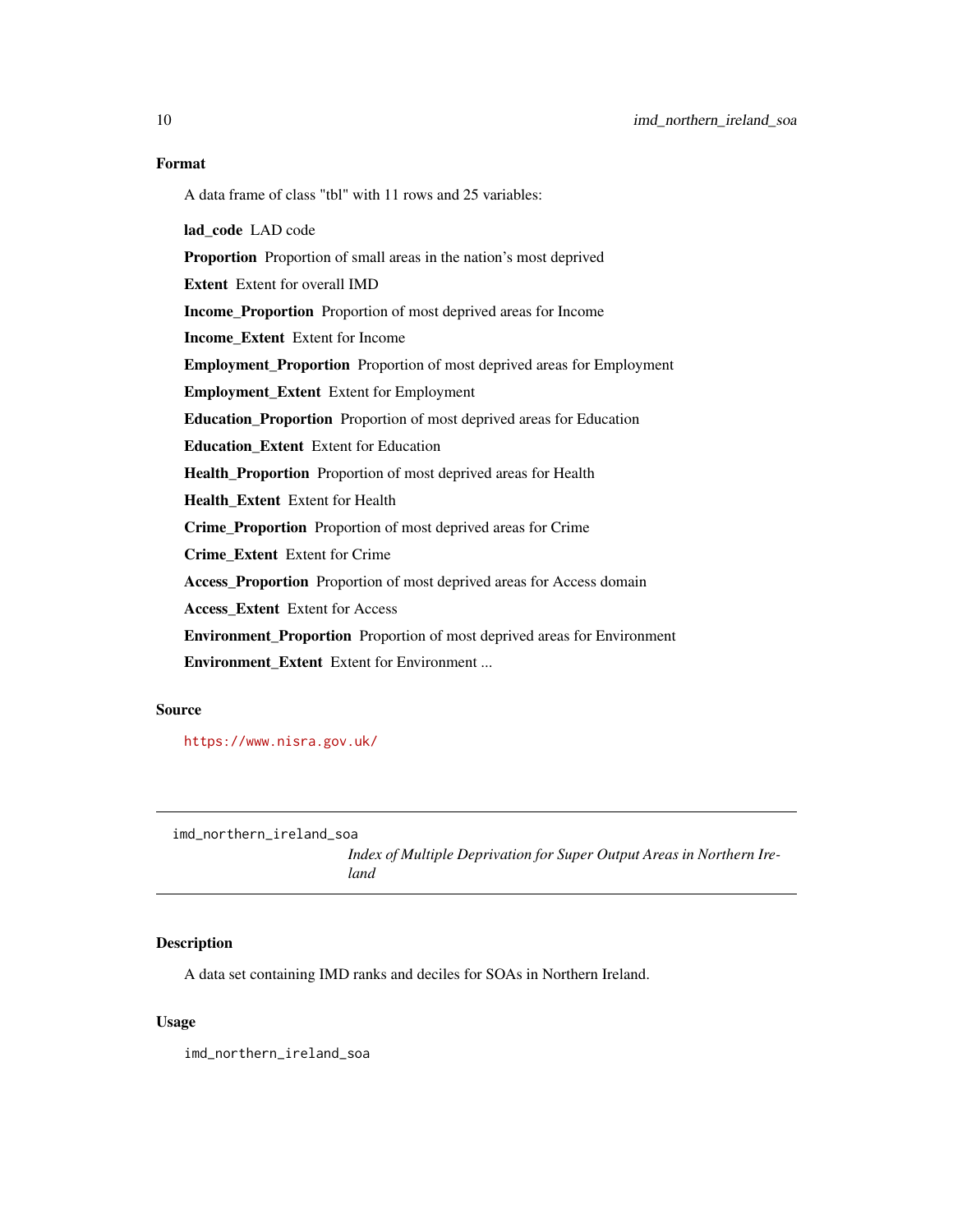<span id="page-10-0"></span>A data frame of class "tbl" with 890 rows and 17 variables:

soa\_code Super Output Area code IMD\_decile IMD decile Income\_decile Income domain decile Employment\_decile Employment domain decile Health\_decile Health and Disability domain decile Education\_decile Education domain decile Access\_decile Access to services domain decile Environment\_decile Environment domain decile Crime decile Crime domain decile IMD\_rank IMD rank Income\_rank Income domain rank Employment\_rank Employment domain rank Health\_rank Health domain rank Education\_rank Education domain rank Access\_rank Access to services domain rank Environment rank Environment domain rank Crime\_rank Crime domain rank ...

#### Source

<https://www.nisra.gov.uk/>

imd\_scotland\_dz *Index of Multiple Deprivation for Data Zones in Scotland*

#### Description

A data set containing IMD ranks and deciles for Data Zones in Scotland

#### Usage

imd\_scotland\_dz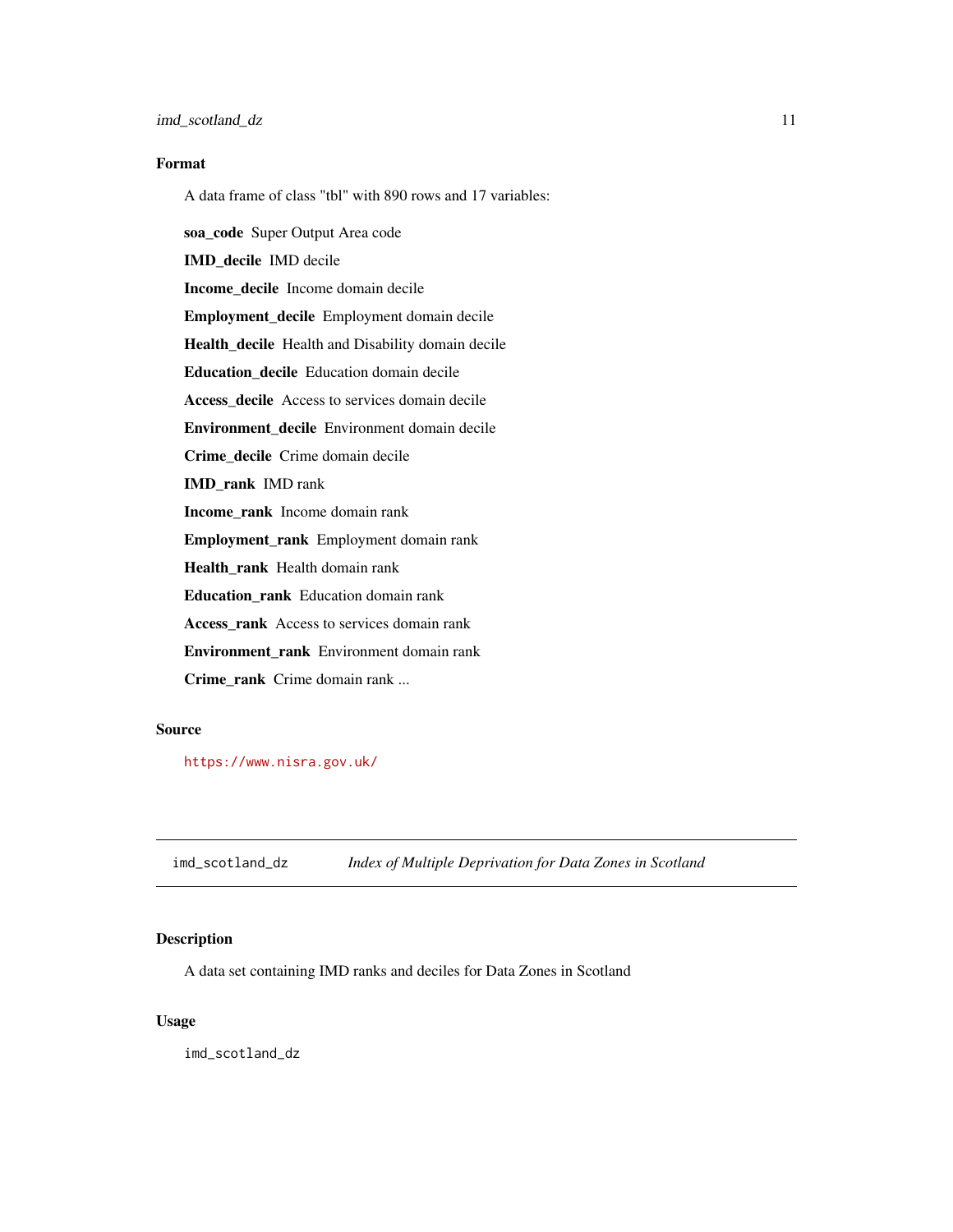<span id="page-11-0"></span>12 imd\_scotland\_iz

#### Format

A data frame of class "tbl" with 6,976 rows and 17 variables:

dz\_code Data Zone code

IMD\_decile IMD decile

Income\_decile Income domain decile

Employment\_decile Employment domain decile

Education\_decile Education domain decile

Health\_decile Health and Disability domain decile

Crime\_decile Crime domain decile

Housing\_decile Housing domain decile

Access\_decile Access to services domain decile

IMD\_rank IMD rank

Income\_rank Income domain rank

Employment\_rank Employment domain rank

Education\_rank Education domain rank

Health\_rank Health domain rank

Crime\_rank Crime domain rank

Housing\_rank Housing domain rank

Access\_rank Access to services domain rank ...

#### Source

<https://www.gov.scot/>

imd\_scotland\_iz *Index of Multiple Deprivation for IZs in Scotland*

#### Description

A data set containing proportions and extents for Intermediate Zones (IZs) in Scotland. Note that IMD scores for Scotland are not available.

#### Usage

imd\_scotland\_iz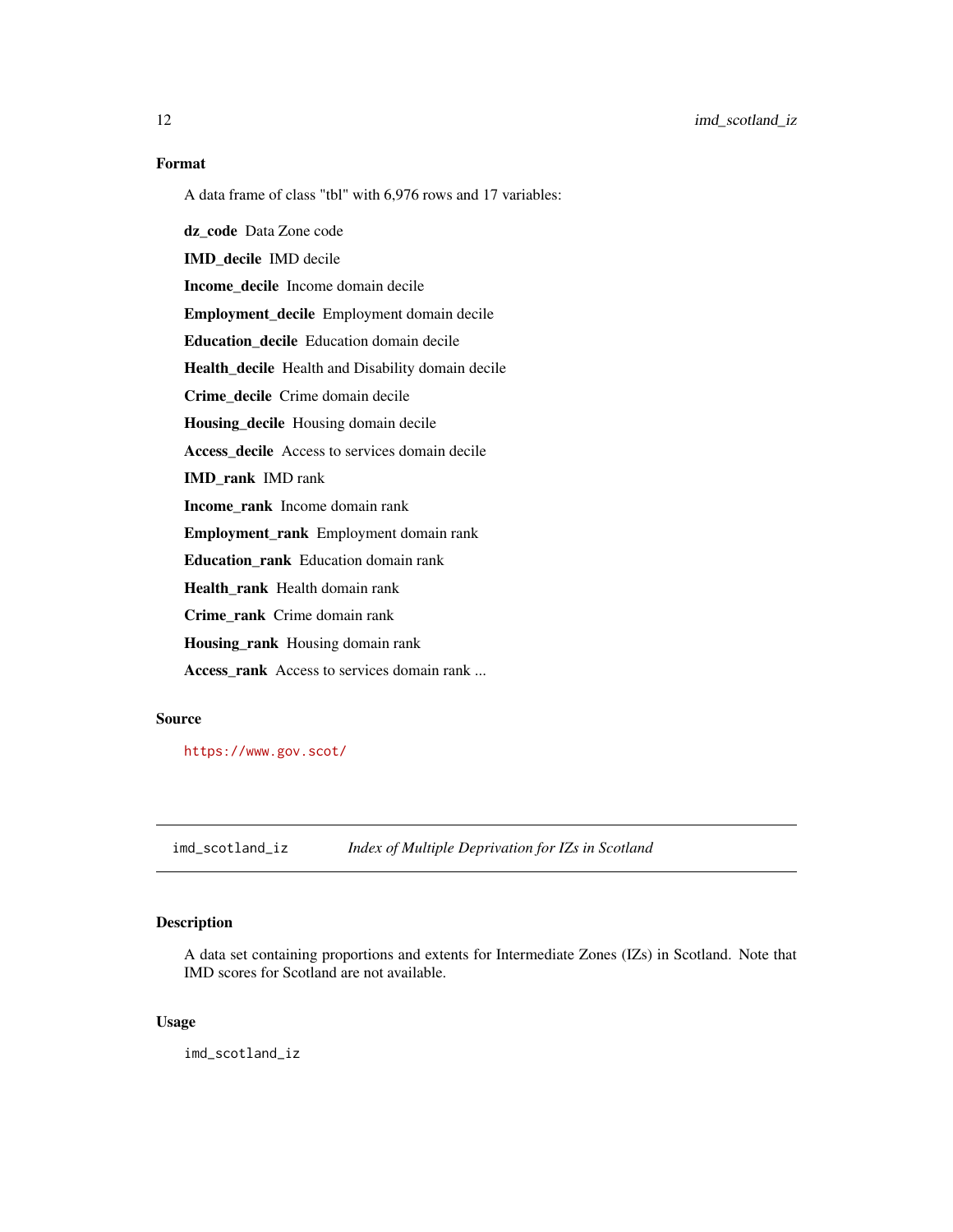<span id="page-12-0"></span>A data frame of class "tbl" with 1,279 rows and 17 variables: iz\_code Intermediate Zone code Proportion Proportion of small areas in the nation's most deprived Extent Extent for overall IMD Income\_Proportion Proportion of most deprived areas for Income Income\_Extent Extent for Income Employment\_Proportion Proportion of most deprived areas for Employment Employment\_Extent Extent for Employment Education\_Proportion Proportion of most deprived areas for Education Education\_Extent Extent for Education Health\_Proportion Proportion of most deprived areas for Health Health\_Extent Extent for Health Crime\_Proportion Proportion of most deprived areas for Crime Crime\_Extent Extent for Crime Housing\_Proportion Proportion of most deprived areas for Housing domain Housing\_Extent Extent for Housing Access\_Proportion Proportion of most deprived areas for Access domain Access\_Extent Extent for Access ... Source

<https://www.gov.scot/>

imd\_scotland\_lad *Index of Multiple Deprivation for Council Areas in Scotland*

#### Description

A data set containing proportions and extents for Council Areas (Local Authorities) in Scotland. Note that IMD scores for Scotland are not available.

#### Usage

imd\_scotland\_lad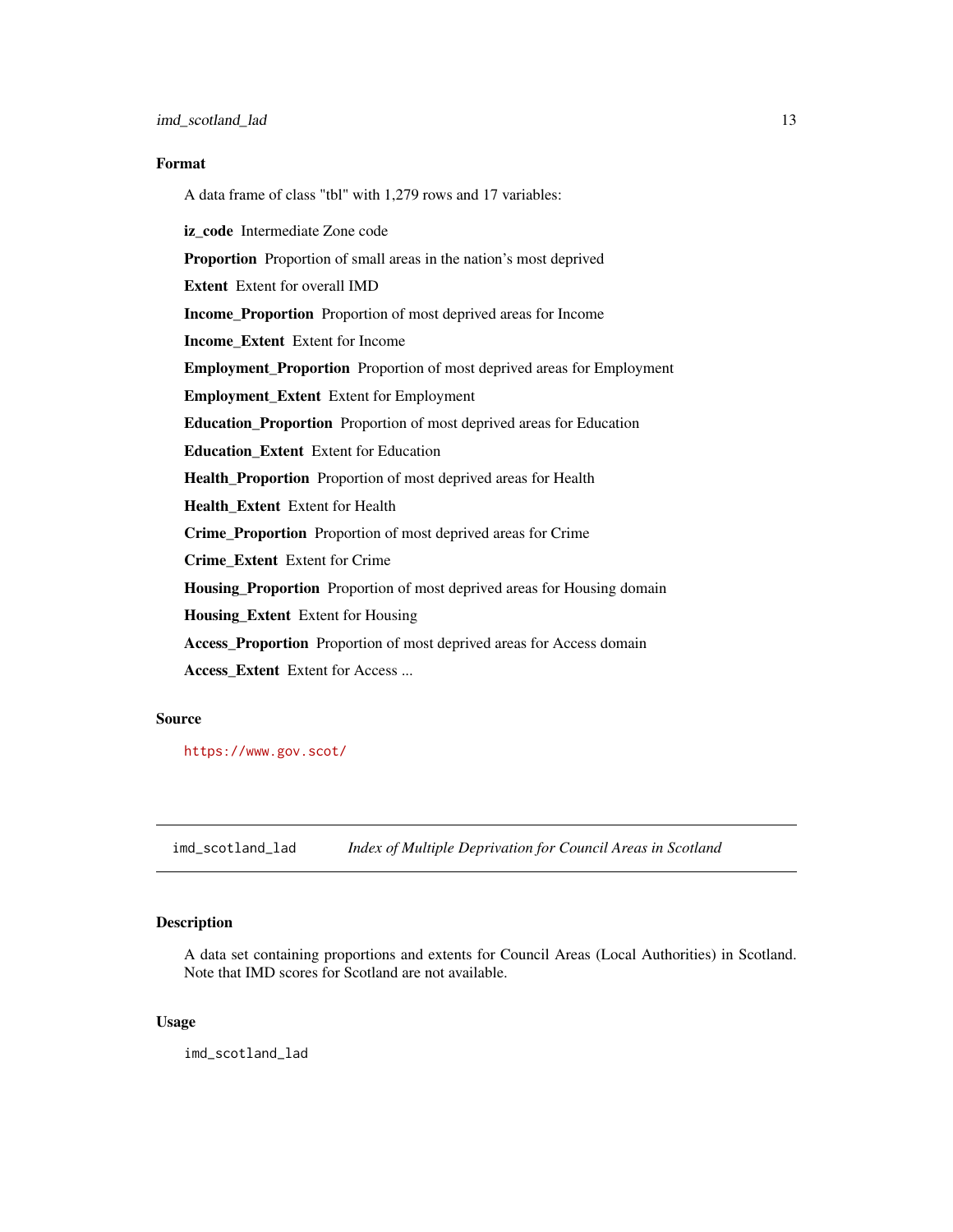A data frame of class "tbl" with 32 rows and 17 variables:

lad\_code Local Authority code

Proportion Proportion of small areas in the nation's most deprived

Extent Extent for overall IMD

Income\_Proportion Proportion of most deprived areas for Income

Income\_Extent Extent for Income

Employment\_Proportion Proportion of most deprived areas for Employment

Employment\_Extent Extent for Employment

Education\_Proportion Proportion of most deprived areas for Education

Education\_Extent Extent for Education

Health\_Proportion Proportion of most deprived areas for Health

Health\_Extent Extent for Health

Crime\_Proportion Proportion of most deprived areas for Crime

Crime\_Extent Extent for Crime

Housing\_Proportion Proportion of most deprived areas for Housing domain

Housing\_Extent Extent for Housing

Access\_Proportion Proportion of most deprived areas for Access domain

Access\_Extent Extent for Access ...

#### Source

<https://www.gov.scot/>

imd\_wales\_lad *Index of Multiple Deprivation for Local Authorities in Wales*

#### Description

A data set containing proportions and extents for Local Authorities in Wales. Note that IMD scores for Wales are not available.

#### Usage

imd\_wales\_lad

<span id="page-13-0"></span>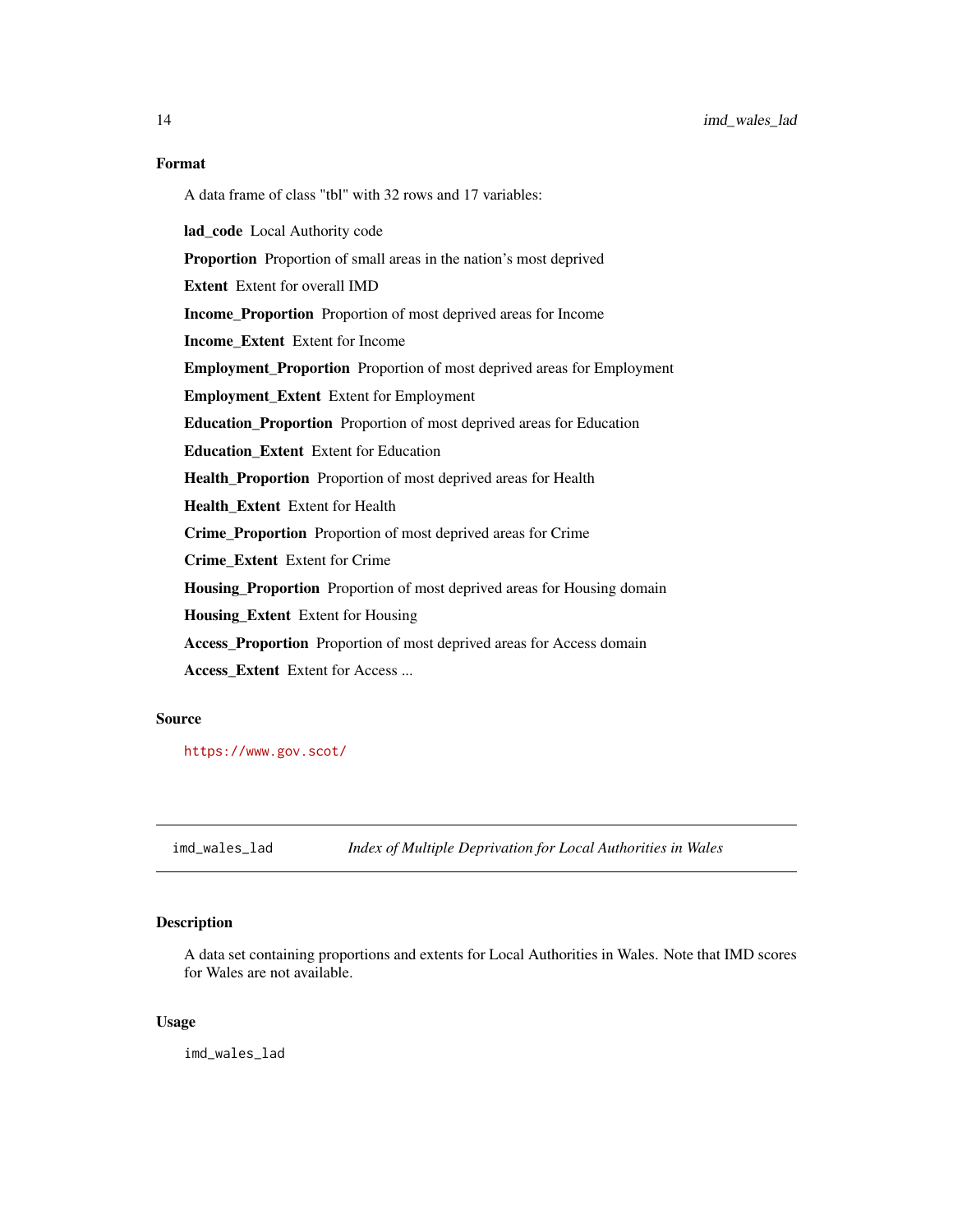<span id="page-14-0"></span>A data frame of class "tbl" with 22 rows and 19 variables:

lad code LAD code Proportion Proportion of small areas in the nation's most deprived Extent Extent for overall IMD Income\_Proportion Proportion of most deprived areas for Income Income\_Extent Extent for Income Employment\_Proportion Proportion of most deprived areas for Employment Employment\_Extent Extent for Employment Education\_Proportion Proportion of most deprived areas for Education Education\_Extent Extent for Education Health\_Proportion Proportion of most deprived areas for Health Health\_Extent Extent for Health Crime\_Proportion Proportion of most deprived areas for Crime Crime\_Extent Extent for Crime Housing\_Proportion Proportion of most deprived areas for Housing domain Housing\_Extent Extent for Housing Access\_Proportion Proportion of most deprived areas for Access domain Access\_Extent Extent for Access Environment\_Proportion Proportion of most deprived areas for Environment Environment Extent Extent for Environment ...

#### Source

<https://gov.wales/>

imd\_wales\_lsoa *Index of Multiple Deprivation for LSOAs in Wales*

#### Description

A data set containing IMD ranks and deciles for Lower Layer Super Output Areas (LSOAs) in Wales.

#### Usage

imd\_wales\_lsoa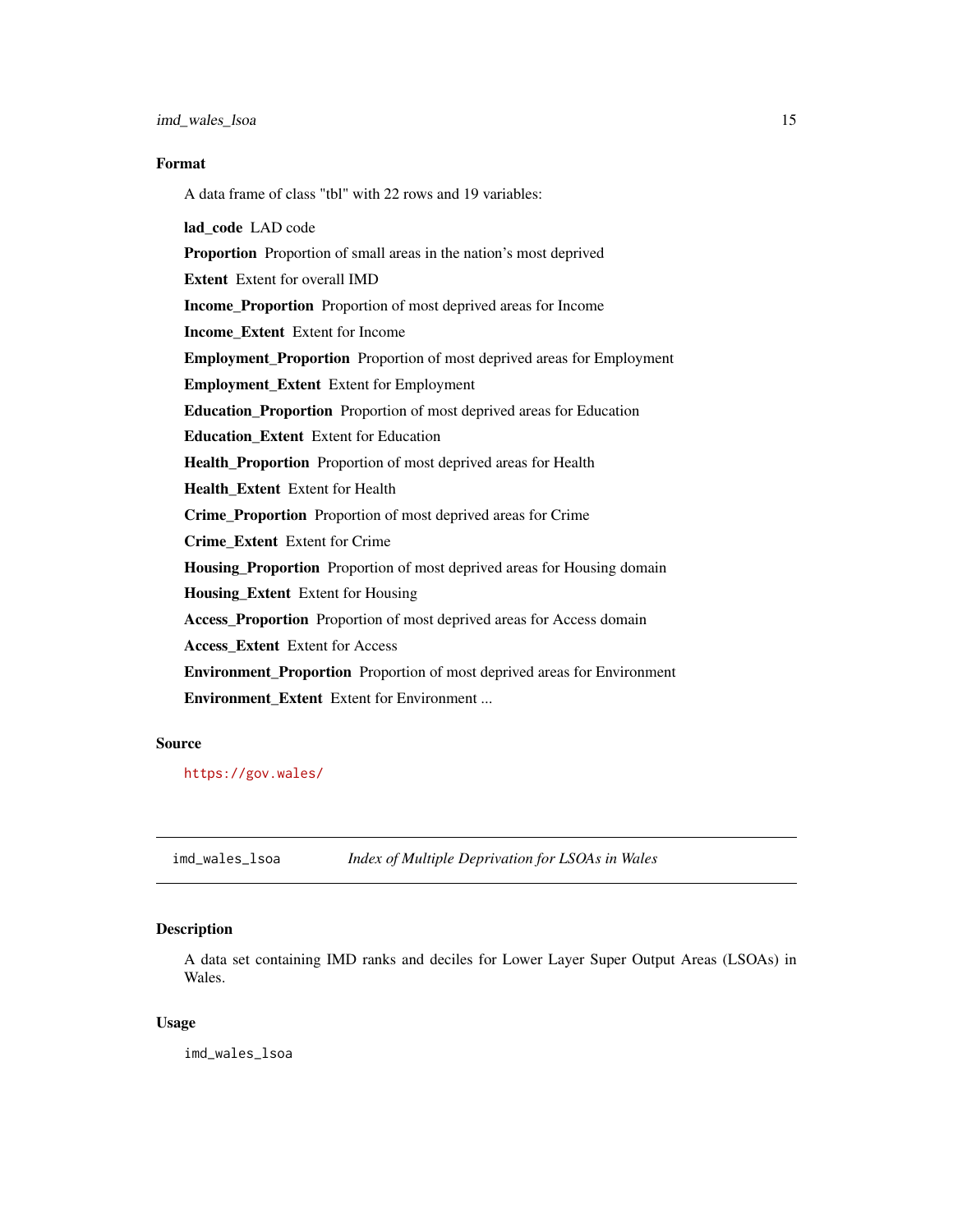<span id="page-15-0"></span>16 imd\_wales\_msoa

#### Format

A data frame of class "tbl" with 1,909 rows and 19 variables:

lsoa\_code LSOA code IMD\_decile IMD decile Income\_decile Income domain decile Employment\_decile Employment domain decile Education\_decile Education domain decile Health\_decile Health and Disability domain decile Crime\_decile Crime domain decile Housing\_decile Housing domain decile Access\_decile Access to services domain decile Environment\_decile Environment domain decile IMD\_rank IMD rank Income\_rank Income domain rank Employment\_rank Employment domain rank Education\_rank Education domain rank Health\_rank Health domain rank Crime\_rank Crime domain rank Housing\_rank Housing domain rank Access\_rank Access to services domain rank Environment rank Environment domain rank ...

#### Source

<https://gov.wales/>

imd\_wales\_msoa *Index of Multiple Deprivation for MSOAs in Wales*

#### Description

A data set containing proportions and extents for Middle Layer Super Output Areas (LSOAs) in Wales. Note that IMD scores for Wales are not available.

#### Usage

imd\_wales\_msoa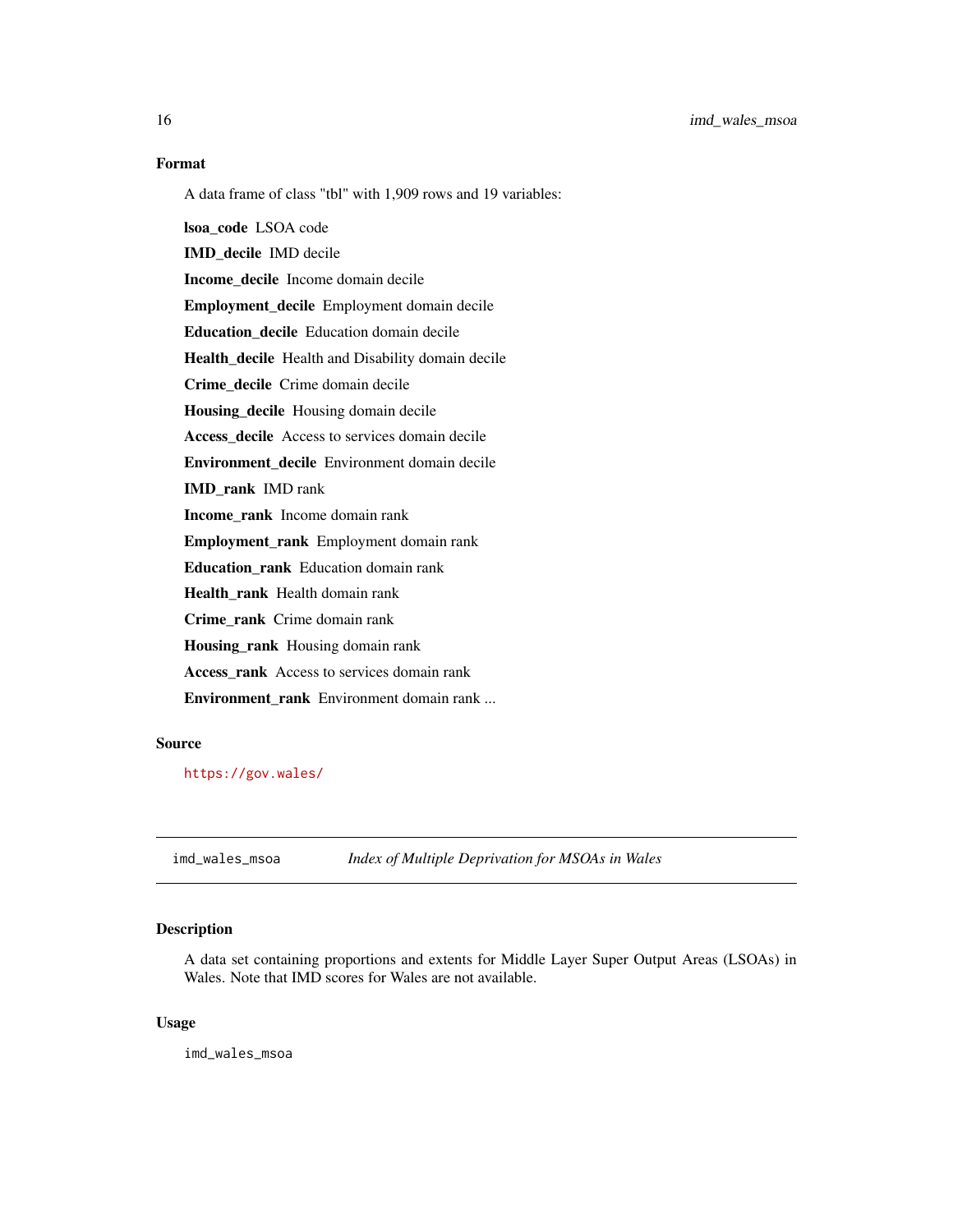<span id="page-16-0"></span>A data frame of class "tbl" with 410 rows and 19 variables: msoa\_code MSOA code Proportion Proportion of small areas in the nation's most deprived Extent Extent for overall IMD Income\_Proportion Proportion of most deprived areas for Income Income\_Extent Extent for Income Employment\_Proportion Proportion of most deprived areas for Employment Employment\_Extent Extent for Employment Education\_Proportion Proportion of most deprived areas for Education Education\_Extent Extent for Education Health\_Proportion Proportion of most deprived areas for Health Health\_Extent Extent for Health Crime\_Proportion Proportion of most deprived areas for Crime Crime\_Extent Extent for Crime Housing\_Proportion Proportion of most deprived areas for Housing domain Housing\_Extent Extent for Housing Access\_Proportion Proportion of most deprived areas for Access domain Access\_Extent Extent for Access Environment\_Proportion Proportion of most deprived areas for Environment Environment Extent Extent for Environment ...

#### Source

<https://gov.wales/>

imd\_wales\_ward *Index of Multiple Deprivation for Wards in Wales*

#### Description

A data set containing population-weighted average scores, proportions and extents for wards in Wales Note that IMD scores for Wales are not available.

#### Usage

imd\_wales\_ward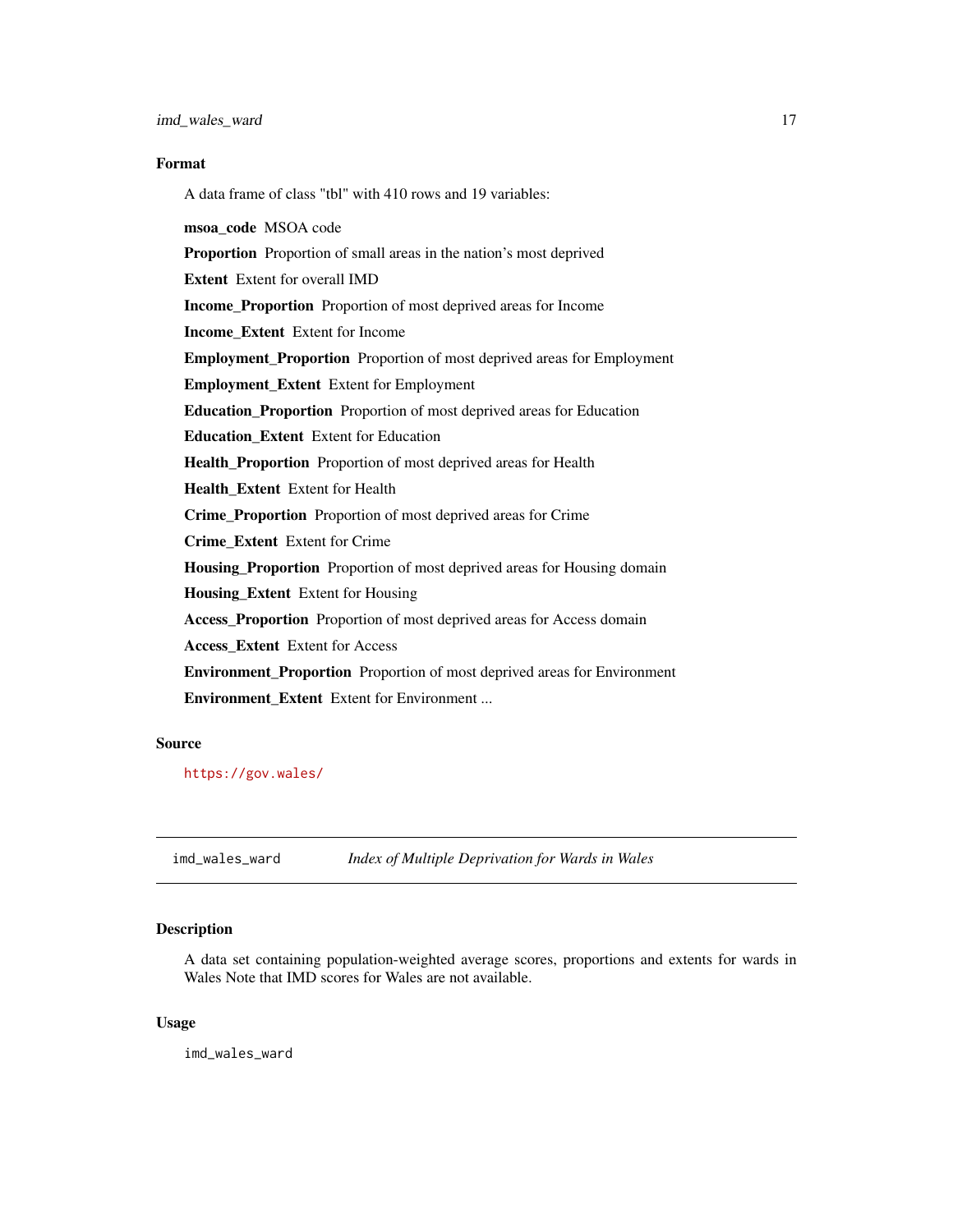A data frame of class "tbl" with 843 rows and 19 variables: ward code Ward code Proportion Proportion of small areas in the nation's most deprived Extent Extent for overall IMD Income\_Proportion Proportion of most deprived areas for Income Income\_Extent Extent for Income Employment\_Proportion Proportion of most deprived areas for Employment Employment\_Extent Extent for Employment Education\_Proportion Proportion of most deprived areas for Education Education\_Extent Extent for Education Health\_Proportion Proportion of most deprived areas for Health Health\_Extent Extent for Health Crime\_Proportion Proportion of most deprived areas for Crime Crime\_Extent Extent for Crime Housing\_Proportion Proportion of most deprived areas for Housing domain Housing\_Extent Extent for Housing Access\_Proportion Proportion of most deprived areas for Access domain Access\_Extent Extent for Access Environment\_Proportion Proportion of most deprived areas for Environment Environment\_Extent Extent for Environment ...

#### Source

<https://gov.wales/>

load\_composite\_imd *Load composite 2020 UK Index of Multiple Deprivation*

#### Description

Load data from mySociety's composite 2020 UK Index of Multiple Deprivation: https://github.com/mysociety/composite\_uk

#### Usage

```
load_composite_imd(nation = "E")
```
#### **Arguments**

nation The initial letter of the UK nation whose composite IMD you want to load. Should be one of: (E)ngland, (W)ales, (S)cotland (N)orthern Ireland. See the GitHub link about for more details about why there are separate composite IMDs for each nation.

<span id="page-17-0"></span>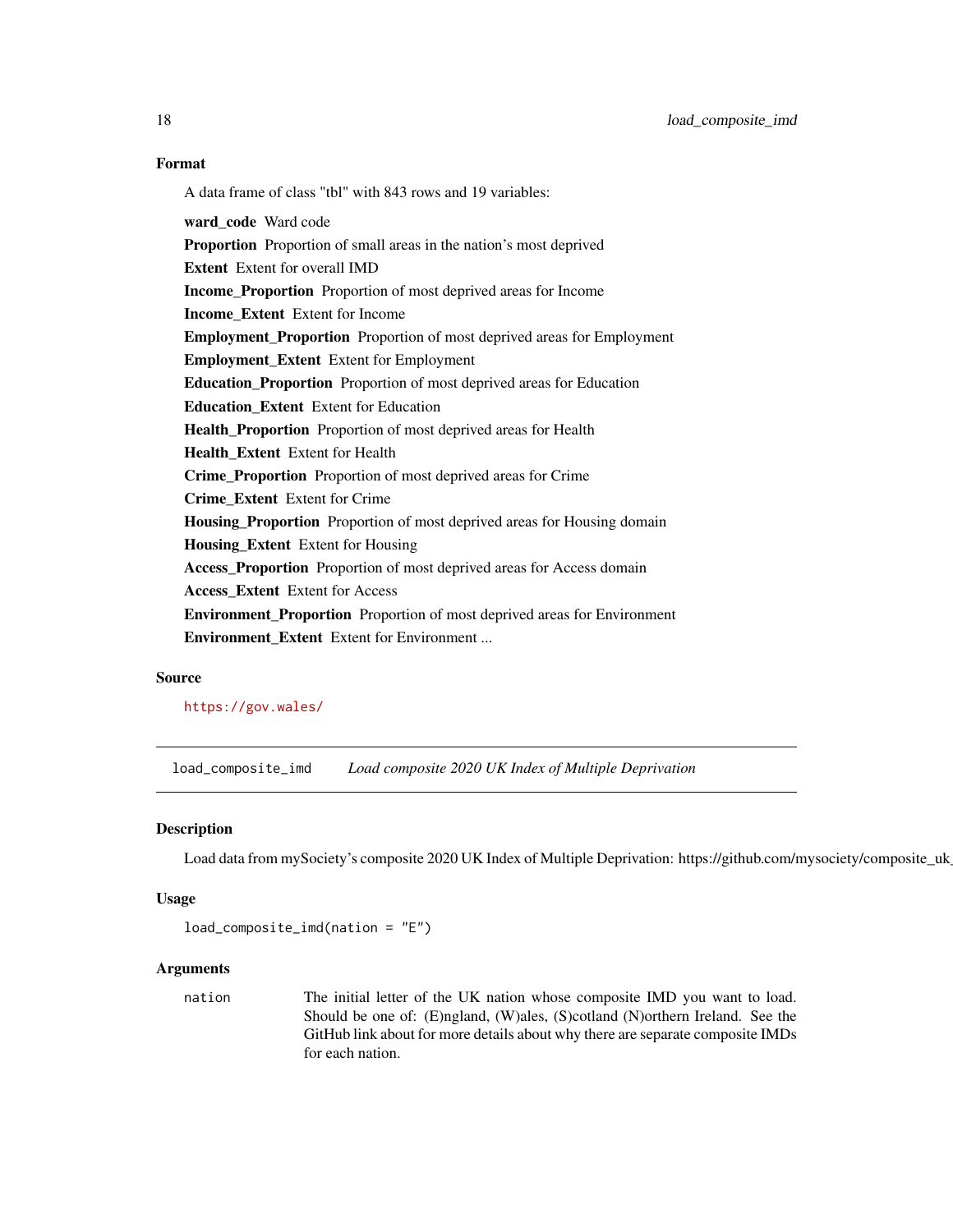## load\_composite\_imd 19

### Examples

## Not run: imd\_uk <- load\_composite\_imd("E")

## End(Not run)